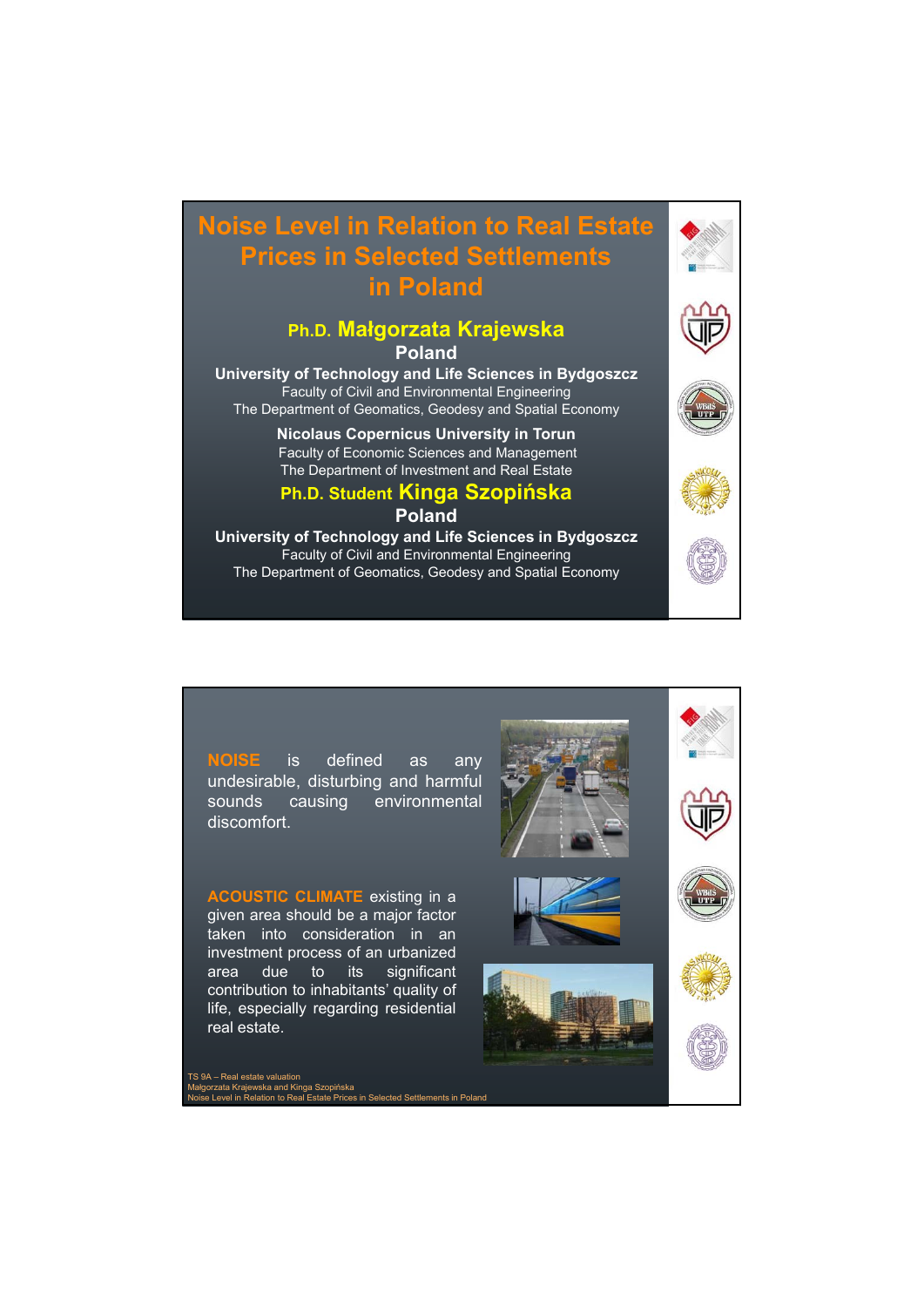

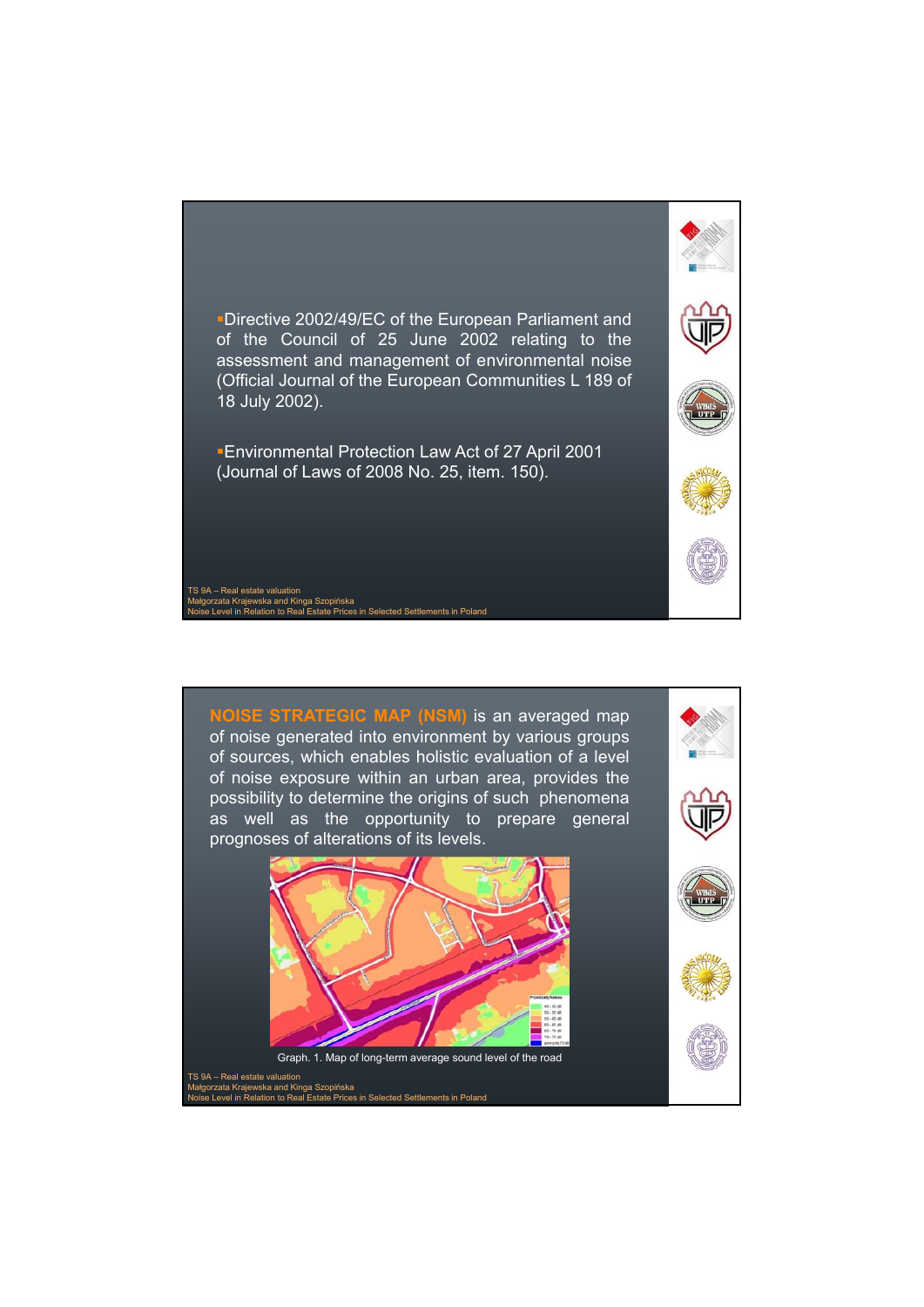

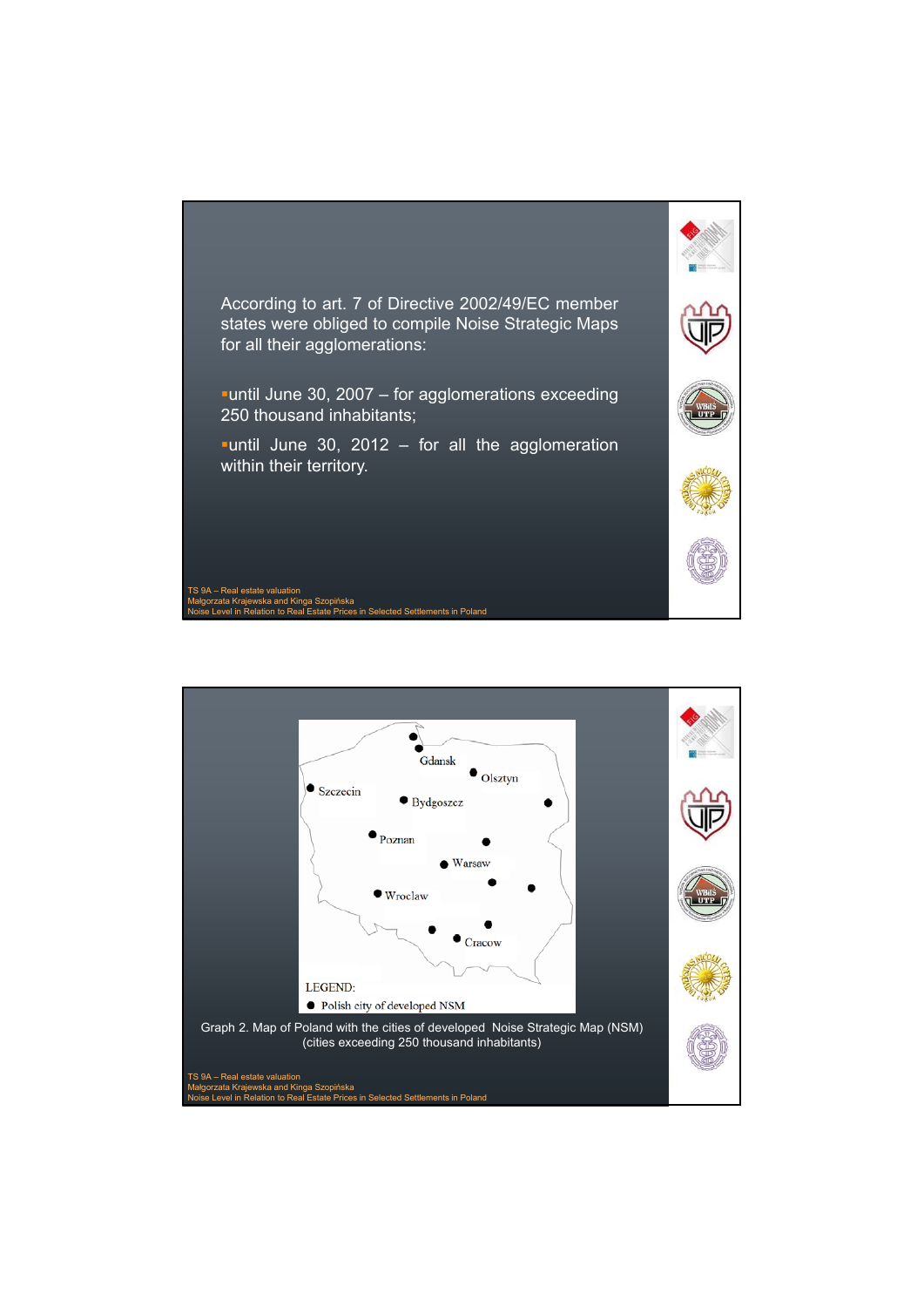## **RESIDENTIAL PROPERTIES IN POLAND**

Residential properties in Poland have been categorized into:

- **apartments in residential buildings,**
- detached houses,
- semi-detached and terraced houses,
- tenement houses.

Residential real estate in Poland is a consumer market to the greater extend and only relatively small part of it is an investment market.

<sub>inca</sub><br>ices in Selected Settlements in Poland

TS 9A – Real estate valuation Małgorzata Krajewska and Kinga Szopińska



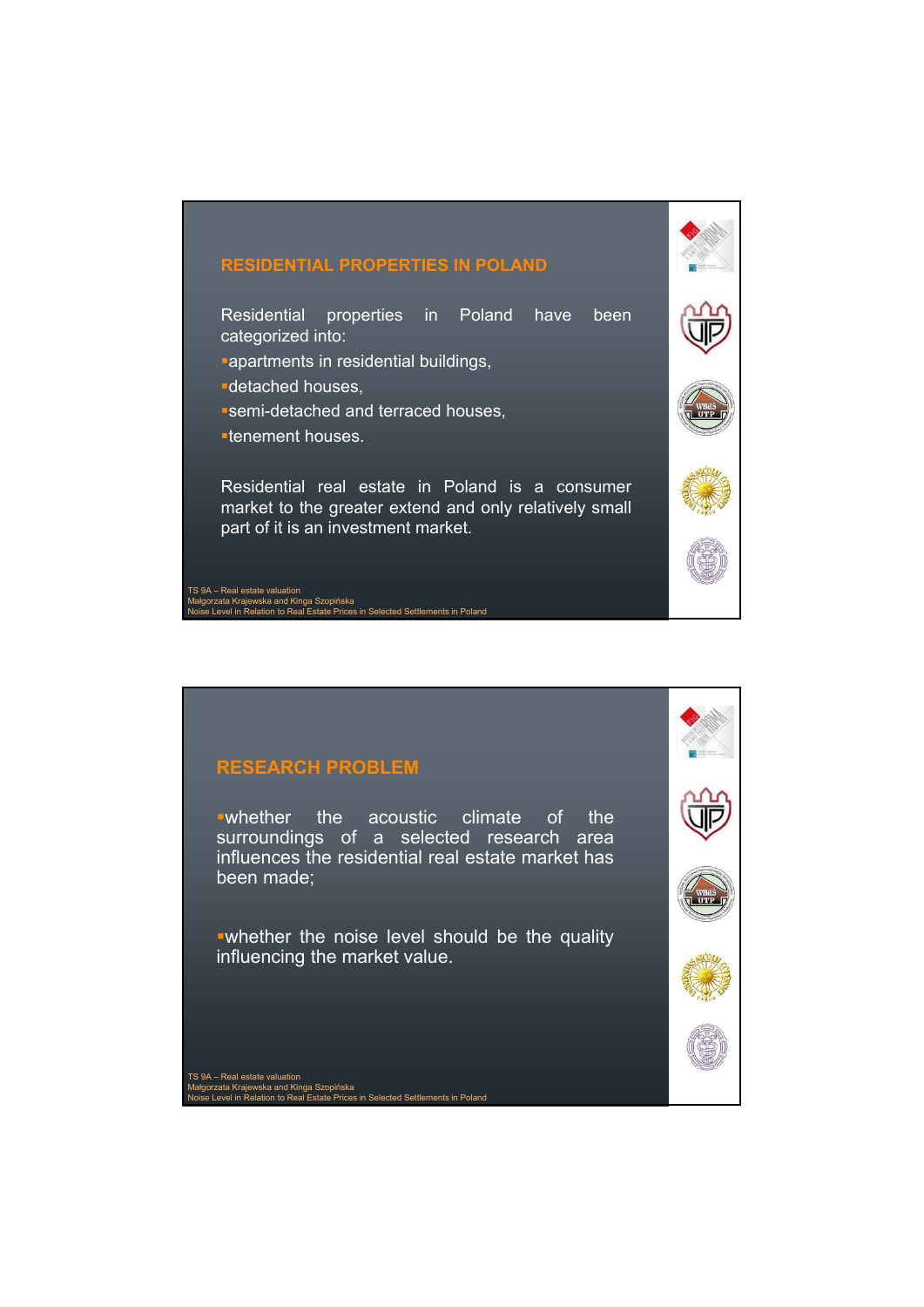## **RESEARCH AREA**

**The research area is located in the city of Bydgoszcz,** The period of prices examination included the period of 2009-2010,

Were gathered information of 156 residential unit transactions.

Average prices of apartments in the buildings have been grouped according to the following price ranges: those of average prices placed in the range up to 700

EUR/m2 of useable floor area, those of average prices placed in the range from 700 EUR/m<sup>2</sup> to 850 EUR/m<sup>2</sup> of useable floor area,

those of average prices placed in the range exceeding 850 EUR/m<sup>2</sup> of useable floor area.

TS 9A – Real estate valuation Małgorzata Krajewska and Kinga Szopińska Noise Level in Relation to Real Estate Prices in Selected Settlements in Poland

| No                                                                                                                                                           | Kind of Area                                                                                            | below<br>700<br>EUR/m <sup>2</sup> | The number of transactions in price ranges<br>$700 - 850$<br>EUR/m <sup>2</sup> | above<br>850<br>EUR/m <sup>2</sup> | sum |  |
|--------------------------------------------------------------------------------------------------------------------------------------------------------------|---------------------------------------------------------------------------------------------------------|------------------------------------|---------------------------------------------------------------------------------|------------------------------------|-----|--|
| $\overline{2}$                                                                                                                                               | <b>Residential areas</b><br>meeting acoustic<br>standards<br>(level of noise does not<br>exceed 55dB)   |                                    | 47                                                                              | 70                                 | 118 |  |
| 3                                                                                                                                                            | Residential areas which<br>do not meet acoustic<br>standards (exceeded<br>levels of noise over<br>55dB) | 5                                  | 21                                                                              | $\overline{2}$                     | 28  |  |
| Table 1. The number of transactions in price ranges depending<br>on meeting acoustic standards by resident areas                                             |                                                                                                         |                                    |                                                                                 |                                    |     |  |
|                                                                                                                                                              |                                                                                                         |                                    |                                                                                 |                                    |     |  |
| TS 9A - Real estate valuation<br>Małgorzata Krajewska and Kinga Szopińska<br>Noise Level in Relation to Real Estate Prices in Selected Settlements in Poland |                                                                                                         |                                    |                                                                                 |                                    |     |  |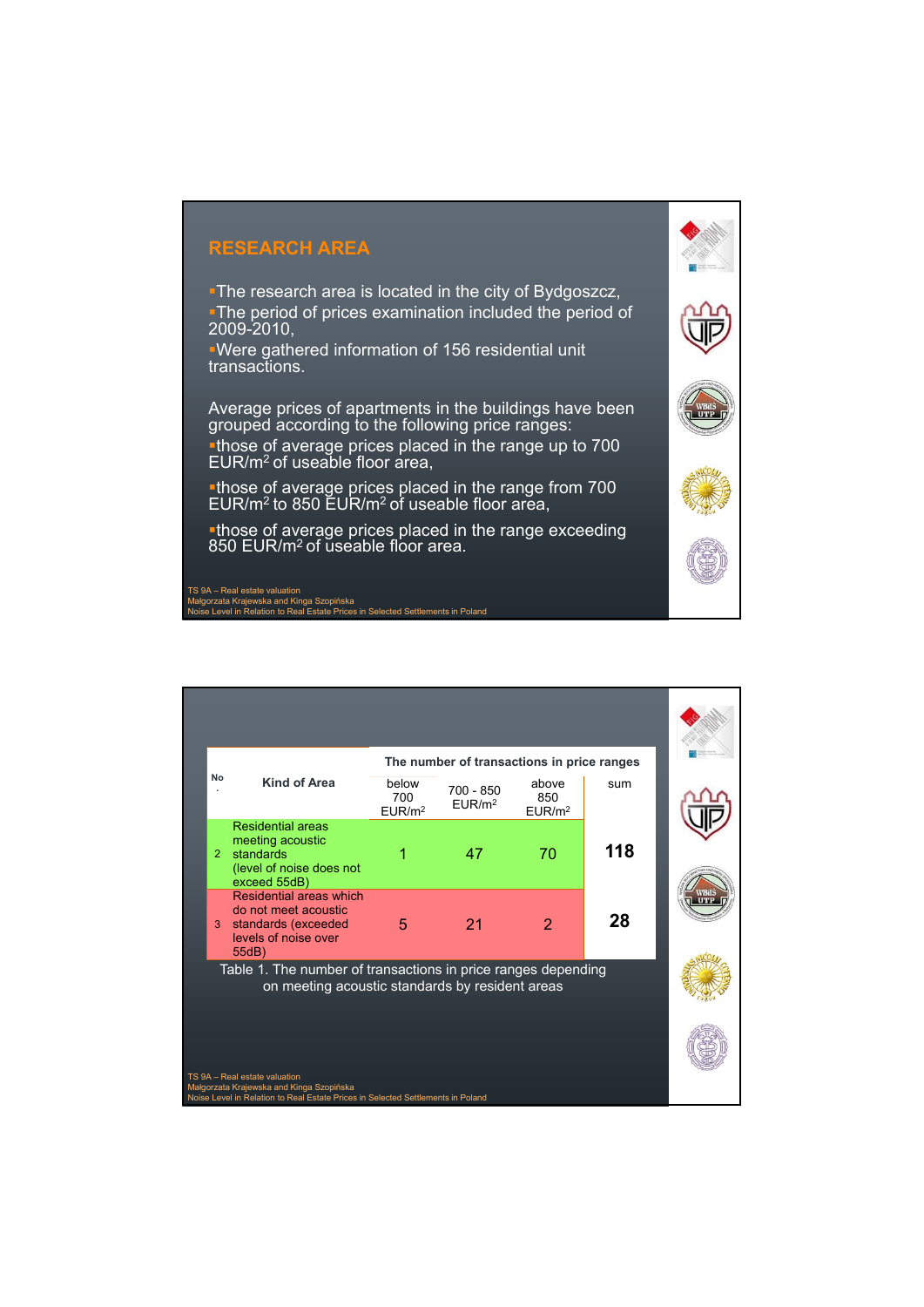

### **CONCLUSIONS**

Most of multi-family residential buildings in the area of the study in Poland is located outside the zone of excess traffic noise levels

**The claim that real estate market participants take** unfavorable acoustic climate of the surrounding area into consideration while purchasing residential properties, which results in lower price of a given apartment

**The behavior of local real estate market participants** considering noise level in their decision-making allows to believe that it is a market feature and should as well be taken into consideration by real estate appraisers in the process of property valuation

TS 9A – Real estate valuation Małgorzata Krajewska and Kinga Szopińska Noise Level in Relation to Real Estate Prices in Selected Settlements in Poland